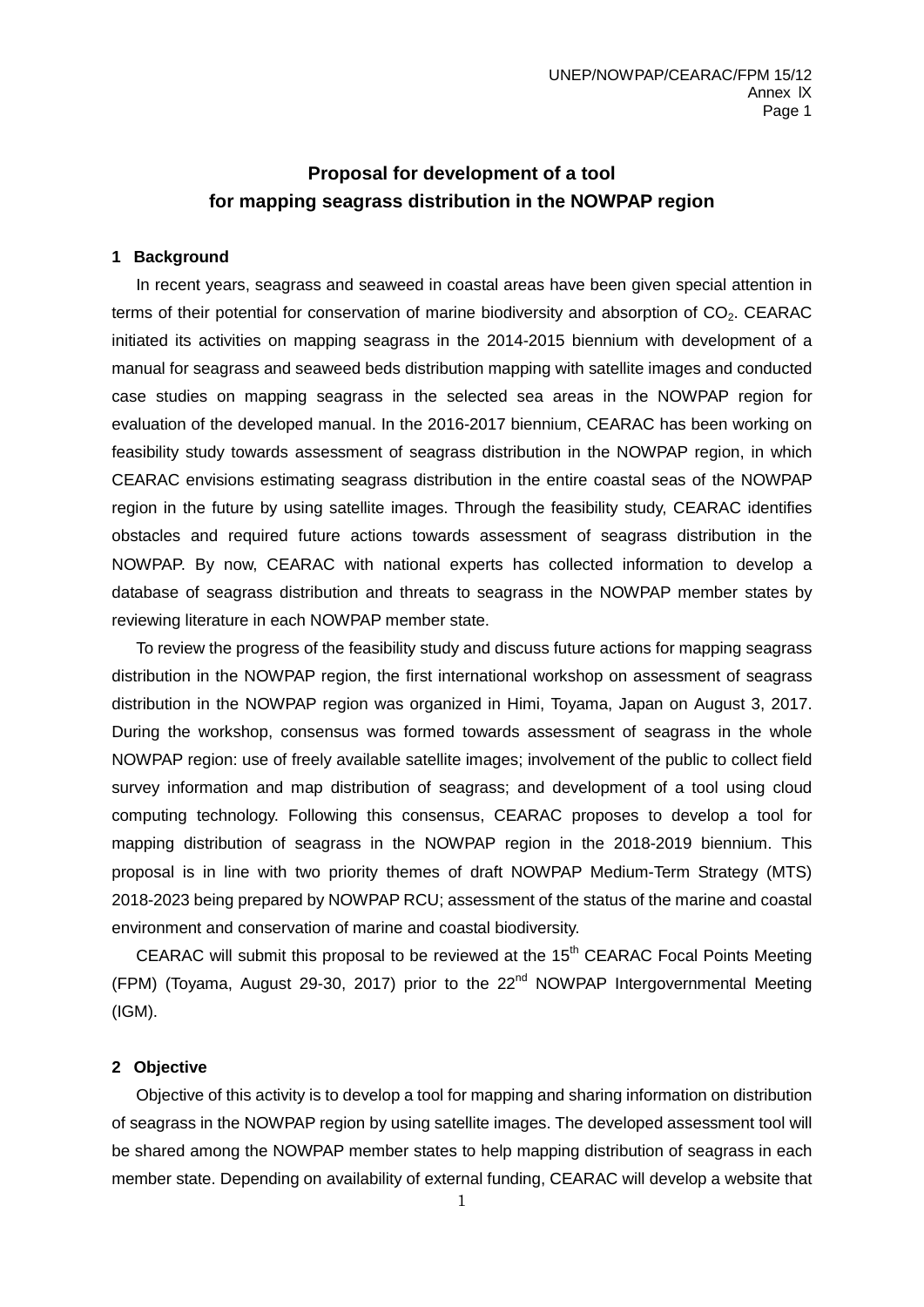incorporates the developed tool in it, so that users can detect distribution of seagrass in their regions of interest by uploading their filed data.

## **3 Tasks**

## **3.1Detection of potential seagrass habitat and collection of water depth information**

CEARAC will detect potential seagrass habitat in the NOWPAP region based on the result of literature review on seagrass distribution in the 2016-2017 biennium and information derived from satellite images. Information of water depth shallower than 20 m in the coastal areas of each NOWPAP member state will be collected by national experts nominated by CEARAC Focal Points, as it is helpful to correct effect of water column and mask deeper water. In case information of the water depth cannot be obtained, Bathymetry Mapper, a tool to estimate water depth from satellite images, will be used.

### **3.2Development of a tool for mapping seagrass distribution with satellite images**

When seagrass distribution is estimated based on satellite images, it usually takes a series of steps as shown in table 1: selecting and obtaining satellite images from spaces agencies, carrying out sea truth survey or collecting existing field data, preparing training data sets for classification, removing sun glint, correcting radiance by depth, classifying images and assessing accuracy of obtained classification results. This process indeed requires a person to have a profound knowledge on analysis of satellite images and it takes long time to map distribution of seagrass. In a case study in Nanao Bay, the steps and time in table 1 were taken to map distribution of seagrass with good quality, but it is quite unrealistic to take similar steps in the whole NOWPAP region.

| <b>Steps</b>          | Action                                             | Time    |  |  |  |
|-----------------------|----------------------------------------------------|---------|--|--|--|
| Selection and         | Visual screening of satellite<br>images in the     | 10 days |  |  |  |
| download of satellite | database, "Earthexplorer" by United States         |         |  |  |  |
| images                | Geological Survey (USGS) and downloading 417       |         |  |  |  |
|                       | GB of usable images which have less clouds         |         |  |  |  |
|                       | and easier to recognize sea bottoms.               |         |  |  |  |
| Preprocessing         | Making RGB images, adjusting brightness and        | 5 days  |  |  |  |
|                       | correcting water columns in ENVI software          |         |  |  |  |
| Filed monitoring and  | - Field monitoring with underwater video camera in | 10 days |  |  |  |
| preparation of        | Nanao Bay: 3 days                                  |         |  |  |  |

|  | Table 1 Steps and time taken for mapping distribution of seagarss |  |  |  |
|--|-------------------------------------------------------------------|--|--|--|
|  | in the case study of Nanao Bay                                    |  |  |  |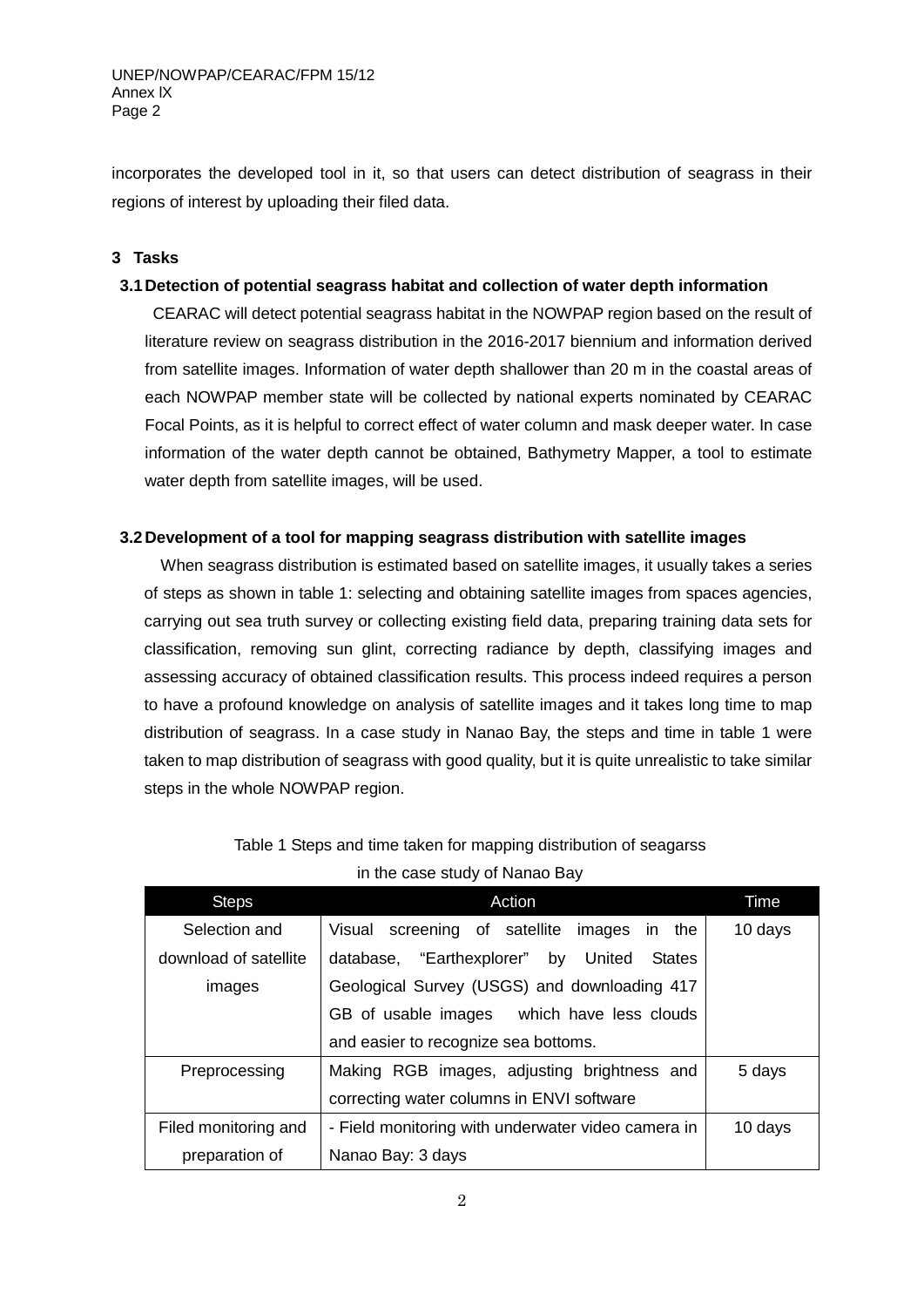| training dataset     | - Preparing a training dataset in GIS: 7 days  |         |
|----------------------|------------------------------------------------|---------|
| Image classification | Classifying images based on the developed      | 10 days |
| and accuracy         | training dataset and assessing accuracy of the |         |
| assessment           | classified images in ENVI software             |         |

Towards assessment of seagrass in the whole NOWPAP region, use of freely available satellite images, involvement of the public to collect field survey information and map distribution of seagrass, and development of a tool using cloud computing technology are expected. Thus, CEARAC proposes to develop a tool dedicated for mapping distribution of seagrass with freely available satellite images. The proposed tool will be a standalone software program that can carry out the following tasks:

- a. Input user specified coordinates (row/path or latitude/longitude) for downloading Landsat 8 OLI and Sentinel 2 MSI satellite images from cloud server;
- b. Apply radiance to reflectance calculation;
- c. Use infrared data to identify land areas for masking;
- d. Remove effect of sun glint;
- e. Correct water column by Depth Invariant Index or Bottom Reflectance Index method;
- f. Create true color images from Red, Green and Blue band;
- g. Import training datasets in GIS format;
- h. Test supervised and unsupervised machine learning methods to distinguish sea floor substrates; and
- i. Assess accuracy of the classified image against training dataset

CEARAC will subcontract the development of the tool to a private company.

### **3.3Development of a website for mapping seagrass distribution with satellite images**

CEARAC will incorporate the tool developed in 3.2 in a website and provide services to users for mapping distribution of seagrass in their regions of interest using cloud computing technology. Similar services are already realized in mapping terrestrial biomass and water. 'MapBiomass' project enables visualization of changes in land use / land cover in Brazil and neighboring countries with time series of landsat data archive (Figure 1). This project involves the various organization and the public to collect filed data and assess obtained classification results. By using parallel data processing of cloud computing technology, user can map land use / land cover changes at high speed and low cost.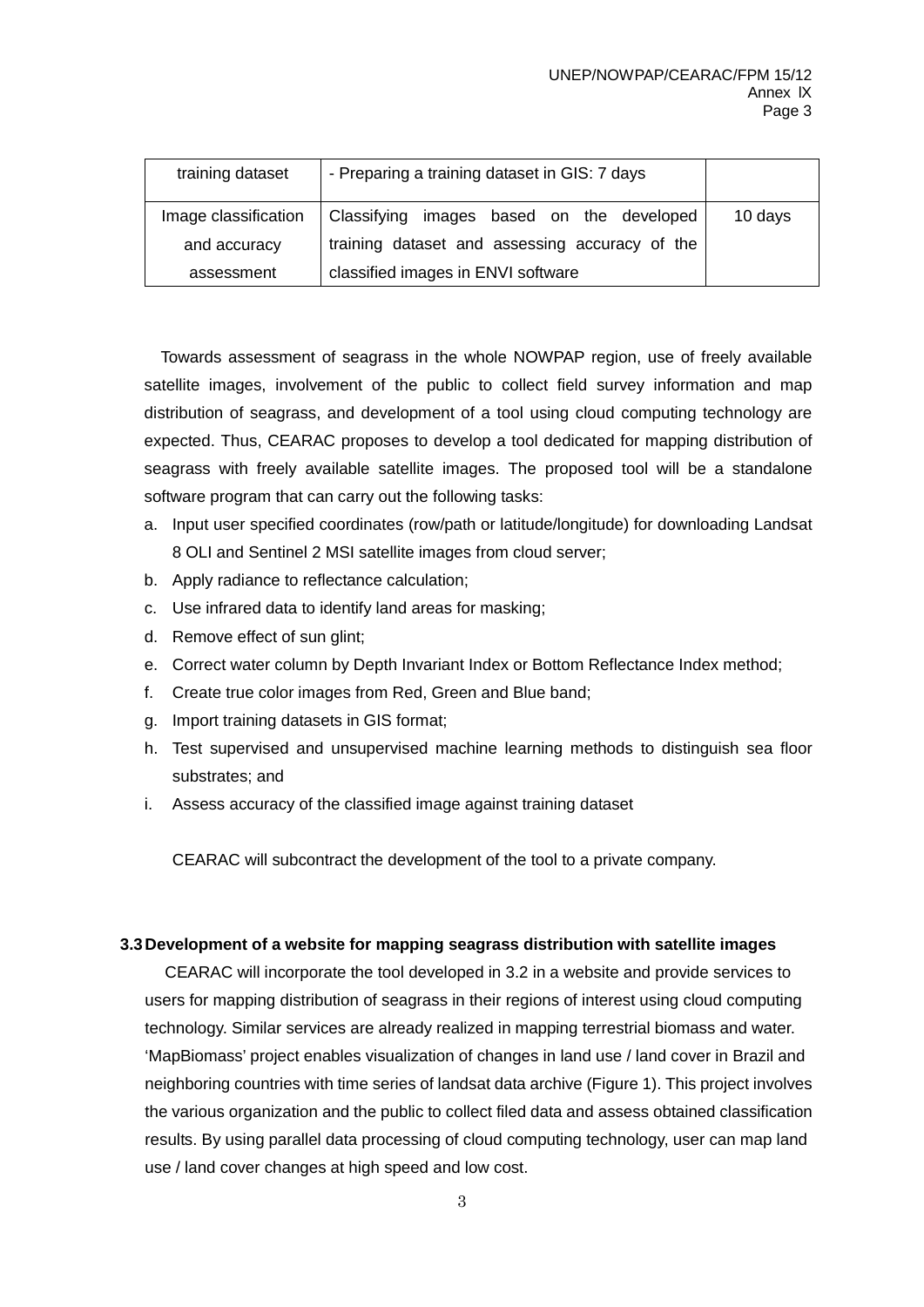

Figure 1 Website of MapBIomass project. **http://mapbiomas.org/**

Another example is "Global Surface Water Explorer" of European Commission. In this website, changes in coastal areas can be visualized by identifying moisture of land surface using time series of landsat data archive (Figure 2).



Figure 2. Temporal change of Land surface moisture around Jaouzohu Bay in Qingdao, China shown in Global Surface Water Explorer [\(https://global-surface-water.appspot.com/\)](https://global-surface-water.appspot.com/). Red areas are newly expanded lands created by landfills.

These websites are powered by Google Earth Engine, a planetary-scale for Earth science data and analysis. It combines a multi-petabyte catalog of satellite imagery and geospatial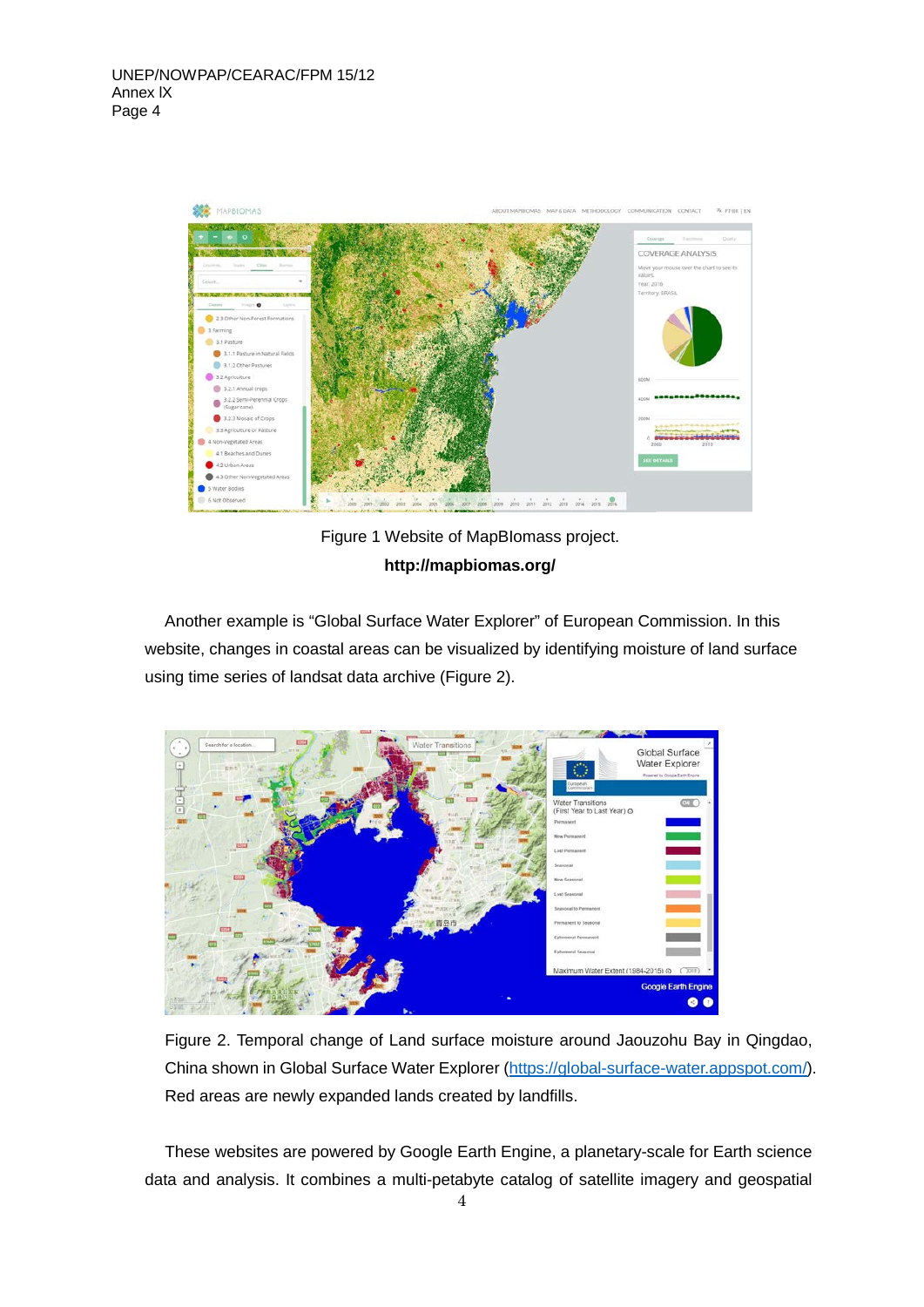datasets with analysis capabilities and makes it available for scientists, researchers, and developers to detect changes, map trends, and quantify differences on the Earth's surface. Similar cloud services are also available from Amazon. Amazon Web Services know as AWS, provides satellite data that can be used for mapping seagrass.

Since the development of the website using the cloud computing technology require additional funding, CEARAC will prepare a proposal for development of the website for obtaining funding from external sources. The task in 3.3. will be implemented if the funding is secured.

#### **4 Expected outcomes**

By the developed/released web-based information in the NOWPAP region, various stakeholders including governments, citizens, fisheries and/or politicians can share the same knowledge of distribution of seagrass which can help cooperate each other to plan policies to conserve and/or recover seagrass beds, and contribute to sustainable costal area management. When the total area of seagrass beds in coastal areas is identified, the information is also used to estimate the amounts of  $CO<sub>2</sub>$  absorbed in the sea, which is useful for relevant researchers and government officials in terms of mitigating global warming.

In addition, this activity can cooperate with a project of Ocean Remote Sensing in IOC/WESTPAC, and can be applied in the Southeast Asian countries as well.

### **5 Schedule**

The timeline of this activity is shown below.

| Time |                   | Action                                       | Main body            |  |
|------|-------------------|----------------------------------------------|----------------------|--|
| 2017 | August            | Review of this proposal                      | FP.                  |  |
|      | at CEARAC         |                                              |                      |  |
|      | FPM <sub>15</sub> |                                              |                      |  |
|      | December          | Review and approval of CEARAC                | <b>IGM</b>           |  |
|      | at NOWPAP         | workplan and budget for 2018-2019            |                      |  |
|      | IGM22             |                                              |                      |  |
| 2018 | Q1 to Q3          | Identification of potential seagrass habitat | Nominated national   |  |
|      |                   |                                              | experts and          |  |
|      |                   |                                              | <b>CEARAC</b>        |  |
|      | 2018 Q4           | Development of a tool for<br>mapping         | <b>CEARAC</b><br>and |  |
|      | to 2019 Q3        | seagrass distribution with satellite images  | consultant           |  |
| 2019 |                   |                                              |                      |  |